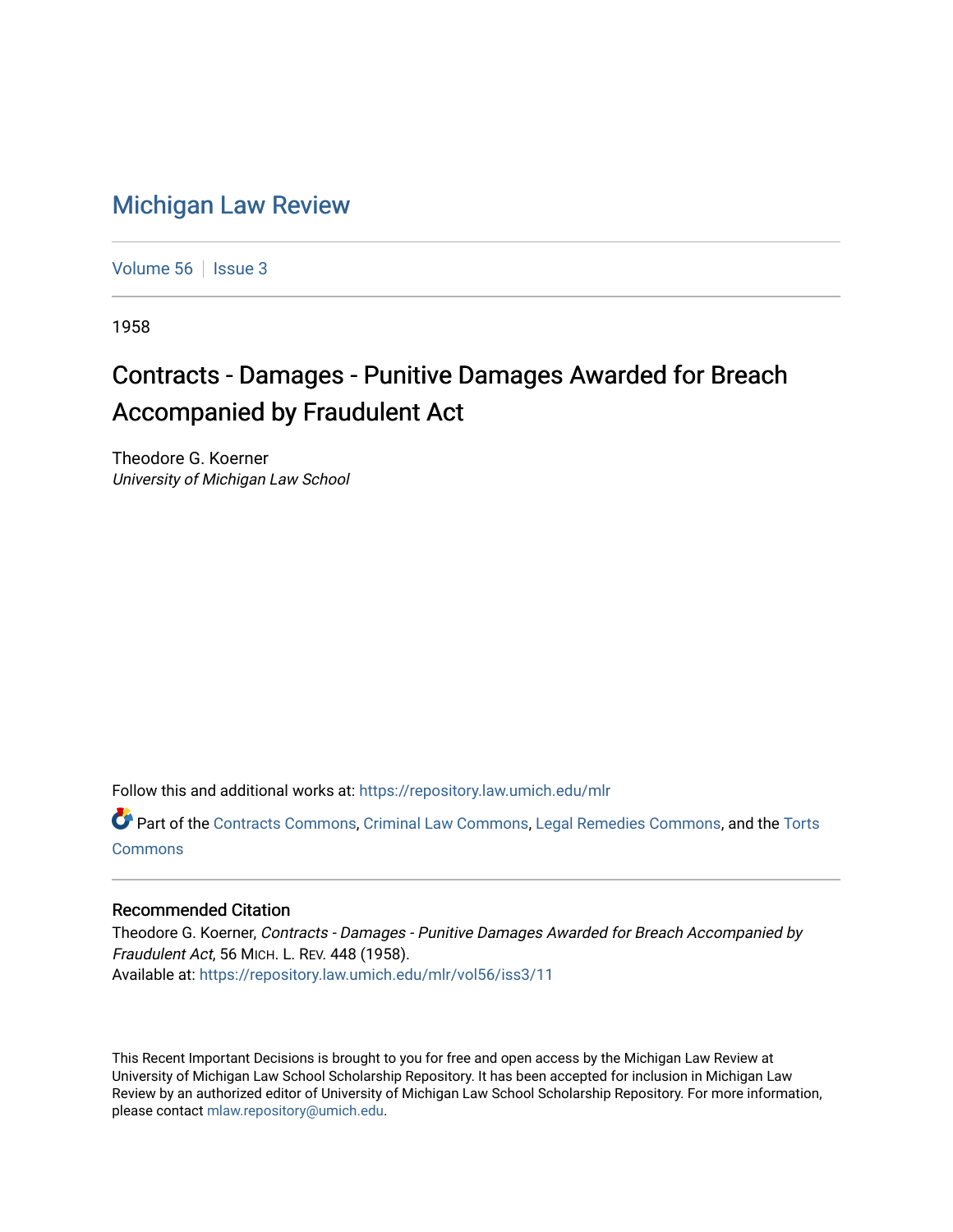CoNTRACTs-DAMAGES-PUNITIVE DAMAGES AWARDED FOR BREACH AccoM-PANIED BY FRAUDULENT ACT-Defendants contracted to purchase a crop of alfalfa from plaintiff, harvesting and processing to be done by defendants and payment to be ascertained according to the processed weight of the alfalfa. When defendants harvested the entire crop but failed to pay for the major part of it, plaintiff brought action for breach of contract. In addition to the non-payment, plaintiff alleged fraud on defendants' part in falsifying weight records and in otherwise scheming to cheat and defraud him. On defendants' appeal from a judgment including both compensatory and punitive damages, *held,* affirmed. Although punitive damages are not ordinarily recoverable in an action for breach of contract, they may be awarded if the breach is accompanied by a fraudulent act, wanton in character and maliciously intentional. *Whitehead v. Allen,* **(N.M.** 1957) 313 P. (2d) 335.

The traditional rule that punitive damages are not recoverable in an action for breach of contract has been justified on various grounds,<sup>1</sup> and

1 These have included a desire to restrict the entire field of punitive damages, a feeling that the most the law attempts to do in actions for breach of contract is to put the injured party in the financial condition he would have been in had the breach not occurred, and an unwillingness to apply principles of damages which might lead to uncertainty and confusion in commercial affairs. Addis v. Gramaphone Co., [1909] A.C. 488. See McCORMICK, DAMAGES §81, p. 291 (1935).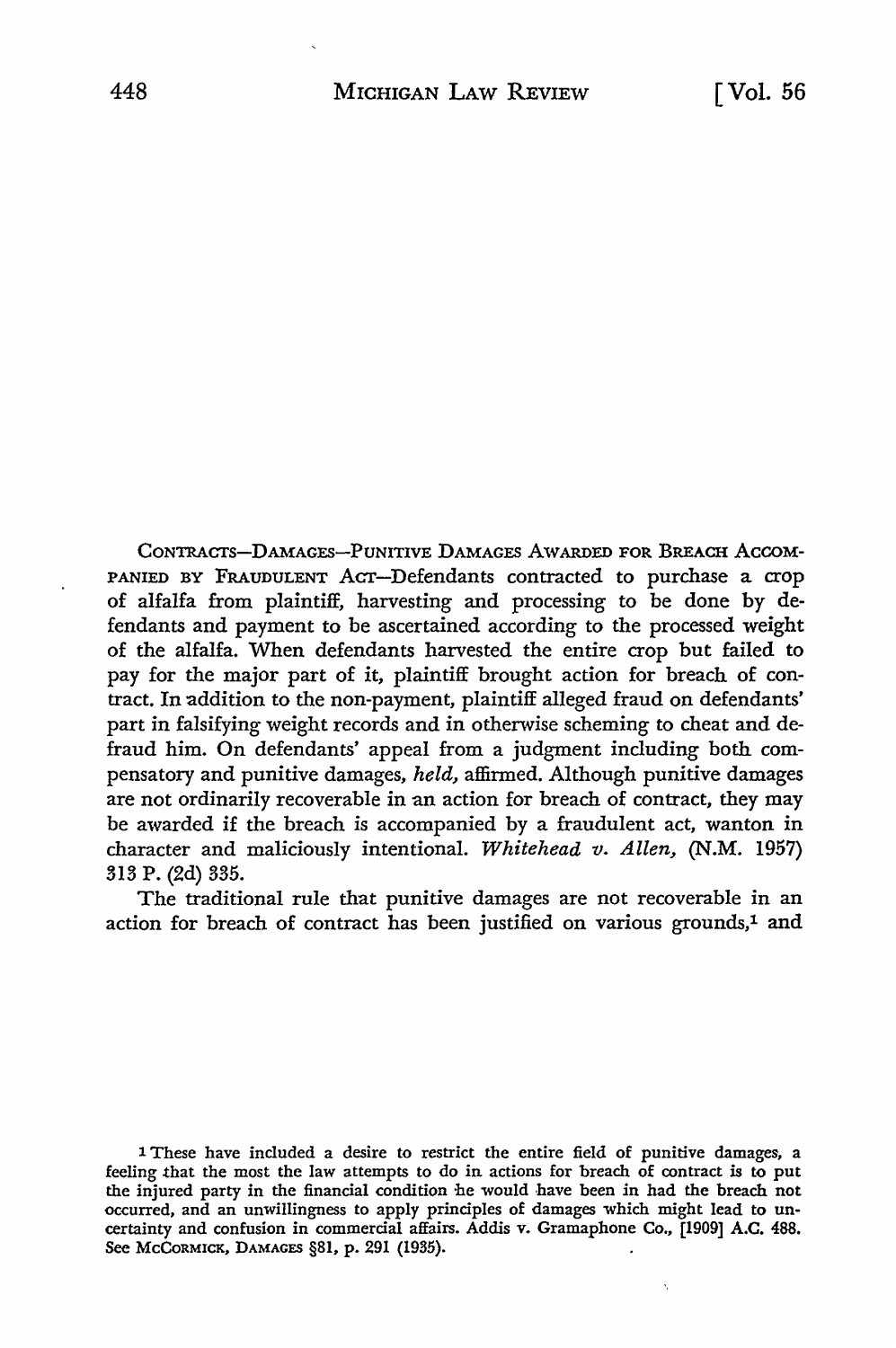although a few carefully defined exceptions have been recognized,<sup>2</sup> the majority of the jurisdictions which have considered the problem still adhere to the rule.8 An increasing number of jurisdictions, however, have recognized an exception to the rule when defendant's conduct has gone beyond mere breach of contract. In the principal case, punitive damages were awarded when the breach was "accompanied by a fraudulent act, wanton in character and maliciously intentional."4 Several other states have allowed such recovery if the breach of contract also was accompanied by or contained the elements of an aggravated tort.5 Two states, South Carolina and Texas, have long permitted punitive damages for certain types of breach of contract. In South Carolina it now seems to be well settled that a fraudulent act accompanying the breach will permit the

<sup>2</sup> The most significant exception has been the breach of promise to marry. McCormick suggests that this stands apart because the marriage relation itself is more than a contract obligation and is given more protection by the law than are ordinary contracts. McCORMICK, DAMAGES §81, p. 291 (1935). Another exception is the refusal by a banker to honor a depositor's check when there are sufficient funds on deposit to meet it. See Addis v. Gramaphone Co., note 1 supra. Numerous cases involving breach of duty by common carriers and other public service companies have included awards of punitive damages; however, these cases are often treated as tortious breaches of special public duties. See McCORMICK, DAMAGES §81, pp. 288-289 (1935).

3 In ten states this determination has been by judicial decision: *Alabama,* Western Union Telegraph Co. v. Benson, 159 Ala. 254, 48 S. 712 (1908); *Colorado,* Sams **v.** Curfman, Ill Colo. 124, 137 P. (2d) 1017 (1943); *Illinois,* Hayes v. Moynihan, 52 Ill. 423 (1869); *Kentucky,* Cumberland Telephone & Telegraph Co. v. Sutton, 156 Ky. 191, 160 S.W. 949 (1913); *Missouri,* Williams v. Kansas City Public Service Co., (Mo. 1956) 294 S.W. (2d) 36; *New York,* Duche v. Wilson, 37 Hun (N.Y.) 519 (1885); *Oregon,* Weaver v. Austin, 184 Ore. 586, 200 P. (2d) 593 (1948); *Pennsylvania,* Hoy v. Gronoble, 34 Pa. (IO Casey) 9 (1859); *Tennessee,* Bland v. Smith, 197 Tenn. 683, 277 S.W. (2d) 377 (1955); *West Virginia,* Hurxthal v. Boom Co., 53 W. Va. 87, 44 S.E. 520 (1903). Three states have reached the same result by statute: *California,* Chelini v. Nieri, 32 Cal. (2d) 480, 196 P. (2d) 915 (1948); Crogan v. Metz, 47 Cal. (2d) 398, 303 P. (2d) 1029 (1956), citing Cal. Code (Deering, 1949) §3294; *Georgia,* Nichols v. Williams Pontiac, Inc., (Ga. App. 1957) 98 S.E. (2d) 659, citing Ga. Code Ann. (1935) §20-1405; *Oklahoma,* Sinclair Refining Co. v. Shaffer, 177 Okla. 610, 61 P. (2d) 571 (1936), citing what is now 23 Okla. Stat. Ann. (1955) §§9, 21. Four other states have completely rejected punitive damages in any civil action: *Louisiana*, Janssen Catering Co. v. Abadie, 157 La. 357, 102 S. 428 (1924); *Massachusetts,* Burt v. Advertiser Newspaper Co., 154 Mass. 238, 28 N.E. 1 (1891); *Nebraska,*  Boyer v. Barr, 8 Neb. 68 (1878); *Washington,* Spokane Truck &: Dray Co. v. Hoefer, 2 Wash. 45, 25 P. 1072 (1891).

**<sup>4</sup>**Principal case at 336.

<sup>5</sup>The courts have expressed this requirement of independently tortious conduct in various ways. In the following cases the tests indicated were announced for the recoverability of punitive damages: Chicago, Rock Island &: Pacific Ry. Co. v. Whitten, 90 Ark. 462, 119 **S.W.** 835 (1909) (conduct that was willful, wanton, or consciously indifferent **to** consequences from which malice may be inferred); Griffith v. Shamrock Village, Inc., (Fla. 1957) 94 S. (2d) 854 (breach accompanied by some intentional wrong, abuse, insult, or gross negligence amounting to an independent tort); D. L. Fair Lumber Co. **v.** Weems, 196 Miss. 201, 16 S. (2d) 770 (1944) (breach attended by such gross ·negligence or willful wrong as to amount to a tort); Forrester v. Southern Pacific Co., 36 Nev. 247, 134 P. 753 (1913) (breach independently tortious); Wright v. Everett, 197 Va. 608, 90 S.E. (2d) 855 (1956) (breach amounts to an independent, willful tort under proper allegations of malice, wantonness and oppression) .